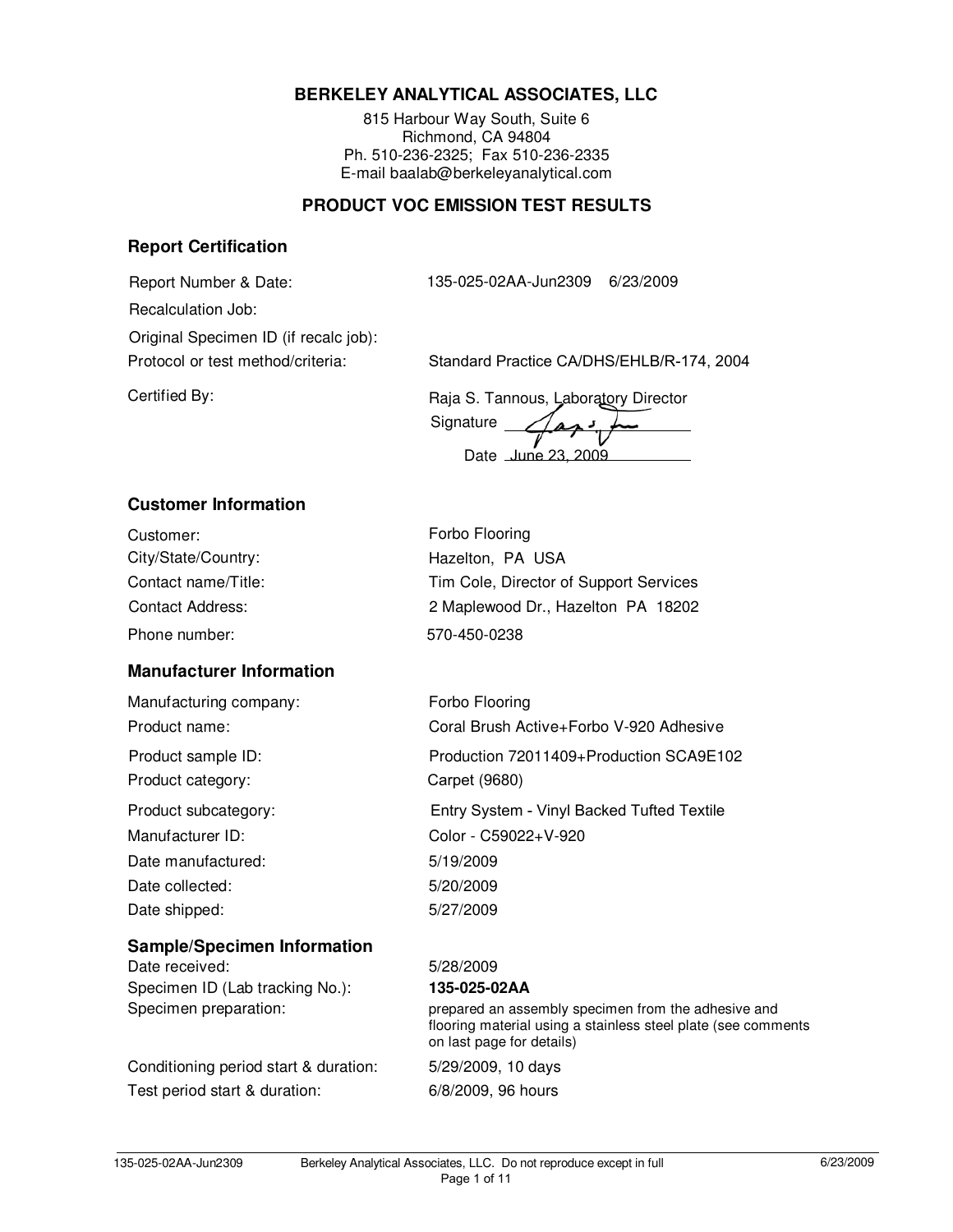Protocol -- Emission tests are performed following California Dept. of Health Services "Standard Practice for the Testing of Volatile Organic Emissions from Various Sources Using Small-Scale Environmental Chambers," CA/DHS/EHLRB/R-174, 07/15/04 (http://www.cal-iaq.org/VOC/Section01350\_7\_15\_2004\_

FINAL PLUS ADDENDUM-2004-01.pdf). This practice is based on ASTM D 5116, "Standard Guide for Small-Scale Environmental Chamber Determinations of Organic Emissions from Indoor Materials/Products" and incorporates the chamber testing portion of California Specification 01350

(http://www.ciwmb.ca.gov/GreenBuilding/Specs/Section01350/). Project-specific results are calculated as described in Specification 01350.

| Parameter            | Symbol         | Units                 | Value  |
|----------------------|----------------|-----------------------|--------|
| Product exposed area | $A_{C}$        | m <sup>2</sup>        | 0.0316 |
| Chamber volume       | $V_{\rm C}$    | m <sup>3</sup>        | 0.067  |
| Loading ratio        | $L_{\rm c}$    | $m2 m-3$              | 0.47   |
| Inlet air flow rate  | Q              | $m^3$ h <sup>-1</sup> | 0.067  |
| Ventilation rate     | a <sub>c</sub> | $h^{-1}$              | 1.00   |
| Temperature          |                | °C                    | 23.1   |
| Relative humidity    |                | $\%$                  | 49.1   |
|                      |                |                       |        |

## **Table 1. Chamber Conditions for Test Period \***

i,

\* Specified ranges: 22°C to 24°C, RH 45% to 55%, and Q 0.064 to 0.070 (small chamber) or 5.81 to 6.42 (mid-size chamber)

| Bldg. Component/ Material Floor - Floor Covering (any) |                 |                     |                              |  |
|--------------------------------------------------------|-----------------|---------------------|------------------------------|--|
| Parameter                                              | Symbol          | Units               | Building Type*               |  |
|                                                        |                 |                     | <b>Standard Classroom</b>    |  |
| Product exposed area                                   | Aв              | $\overline{c}$<br>m | 89.2                         |  |
| <b>Building volume</b>                                 | VB              | $\mathsf{m}^3$      | 231.1                        |  |
| Ceiling height                                         |                 | m                   | 2.59                         |  |
| Loading ratio                                          | Lв              | $m2 m-3$            | 0.386                        |  |
| Ventilation rate                                       | $a_B$           | $h^{-1}$            | 0.90                         |  |
| Ventilation vol. fraction                              | Vf <sub>B</sub> |                     | 0.90                         |  |
| Vent. flow rate per area                               |                 | $(m^3 h^{-1})/m^2$  | 2.10                         |  |
|                                                        |                 |                     | <b>Standard Office Space</b> |  |
| Product exposed area                                   | Aв              | $\overline{c}$<br>m | 11.1                         |  |
| <b>Building volume</b>                                 | Vв              | 3<br>m              | 30.6                         |  |
| Ceiling height                                         |                 | m                   | 2.74                         |  |
| Loading ratio                                          | Lв              | $m2 m-3$            | 0.365                        |  |
| Ventilation rate                                       | $a_B$           | $h^{-1}$            | 0.75                         |  |
| Ventilation vol. fraction                              | $Vf_B$          |                     | 0.90                         |  |
| Vent. flow rate per area                               |                 | $(m^3 h^{-1})/m^2$  | 1.85                         |  |

#### **Table 2. Parameters used to calculate building VOC concentrations**

\* Standard building types are: (1) School classroom defined in Table 7.4, CA/DHS/EHLB/R-174, 07/15/04; (2) Office space (individual) defined in Table 7.5, CA/DHS/EHLB/R-174, 07/15/04; and (3) Large office building with volume ceiling height from East End Project, Products Passed Section 01350, Calif. Integrated Waste Management Board. For floor products ceiling panels, 100% coverage is assumed. For wall paint and wallcoverings, exposed area is wall paint area for the building (http://www.ciwmb.ca.gov/GreenBuilding/Specs/EastEnd/).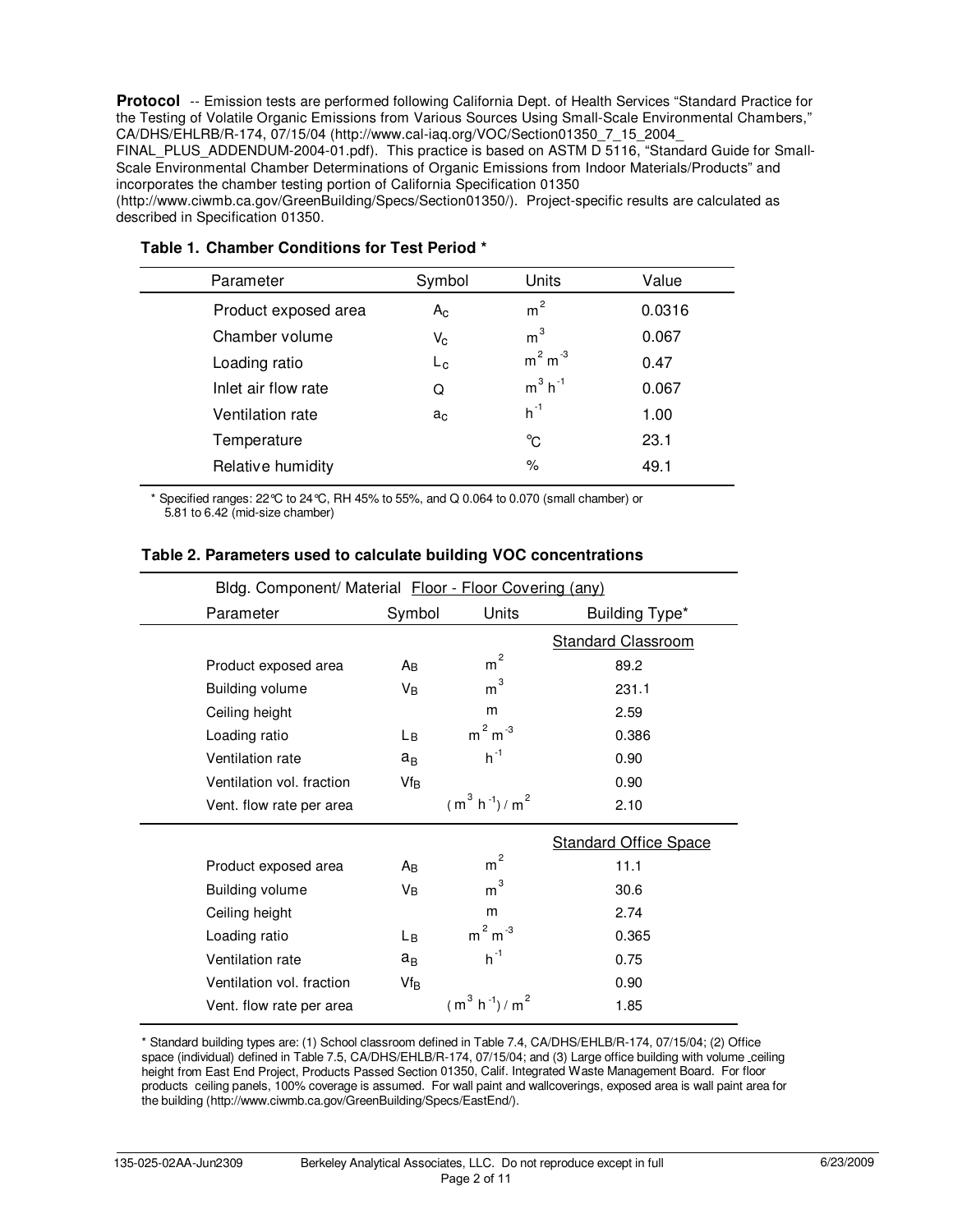# **Table 3. Pass/fail results of emission test for identified VOCs with chronic RELs**

| Substance                                         | CAS No. | ½ REL<br>μg m <sup>-3</sup> | <b>Building Type</b>                             |
|---------------------------------------------------|---------|-----------------------------|--------------------------------------------------|
|                                                   |         |                             | <b>Standard Classroom</b><br>and/or Office Space |
| No formaldehyde or other CREL VOCs were detected* | None    | None                        | <b>PASS</b>                                      |

(Only VOCs detected above quantitation limits are reported)

\* CREL compound concentrations were below the lower limit of quantitation (LOQ). For formaldehyde and acetaldehyde the LOQ is 1 µg per cubic meter and for all other CREL compounds, the LOQ is 2 µg per cubic meter.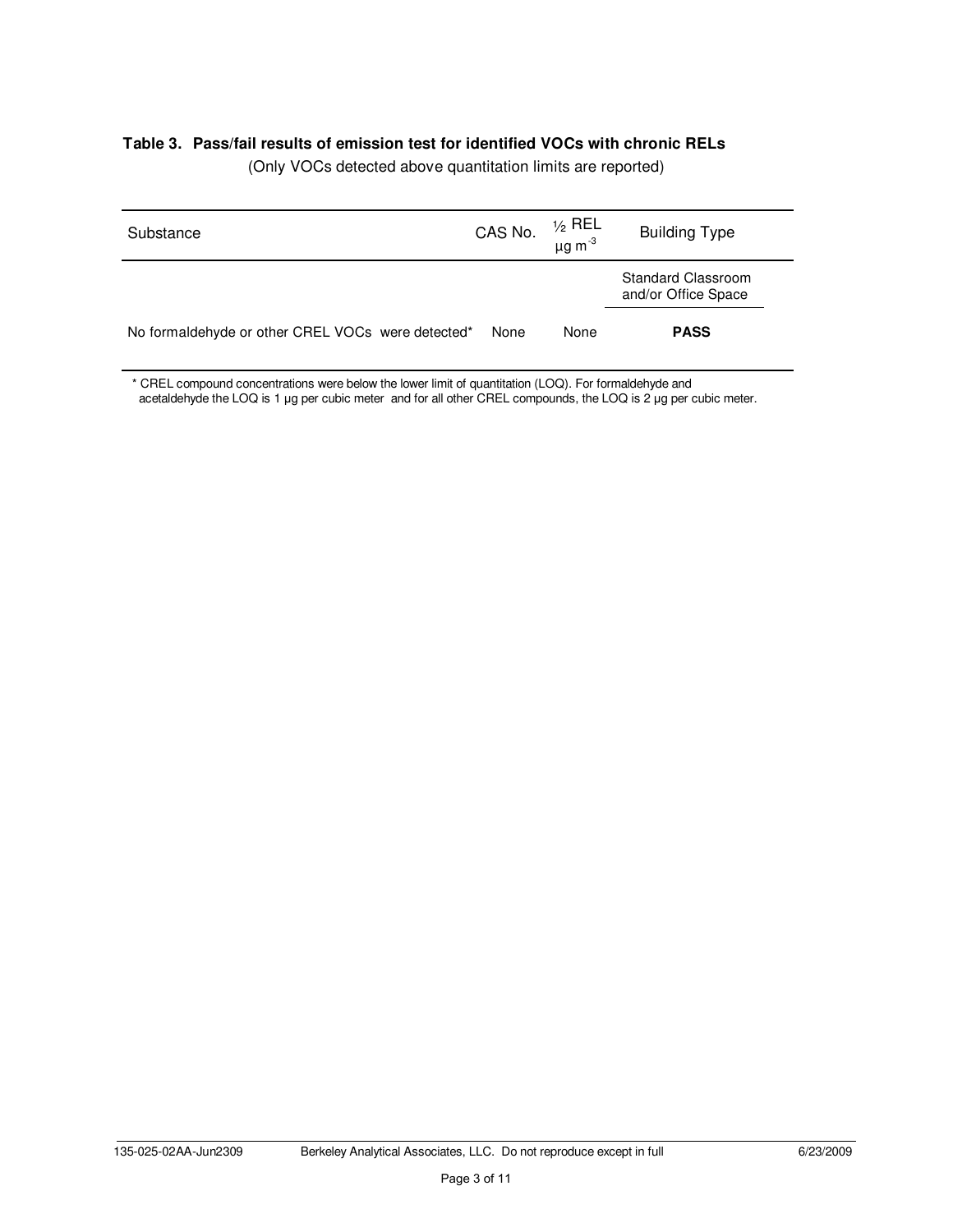#### **Table 4. List of emitted VOCs\*** (Only VOCs detected above quantitation limits are reported. Individual VOCs with chronic RELs and/or on other lists of toxicants are shown first, followed by unlisted abundant compounds)

| Substance                              | CAS<br>No.     | Surro-<br>gate? | Chronic REL*<br>$\mu$ g m $^{-3}$ | <b>CARB TAC</b><br>Category | Prop 65<br>List? |
|----------------------------------------|----------------|-----------------|-----------------------------------|-----------------------------|------------------|
| Caprolactam                            | 105-60-2       |                 |                                   | $T-V$                       |                  |
| 2-Ethyl-1-hexanol                      | 104-76-7       |                 |                                   |                             |                  |
| N,N-Dimethylethanolamine               | $108 - 01 - 0$ | Yes             |                                   |                             |                  |
| 2-Ethylhexyl acetate                   | 103-09-3       | Yes             |                                   |                             |                  |
| 2-Propenoic acid, 6-methylheptyl ester | 54774-91-3     | Yes             |                                   |                             |                  |
| 4-tert-Butylcyclohexanol               | $98 - 52 - 2$  | Yes             |                                   |                             |                  |

\* For formaldehyde an interim Indoor REL (IREL) of 33 (µg per cubic meter), developed by Calif. Office of Environmental Health Hazard Assessment (Refer to CA/DHS/EHLB/R-174, 07/15/04), is used to set the pass/fail criterion as shown in Table 3.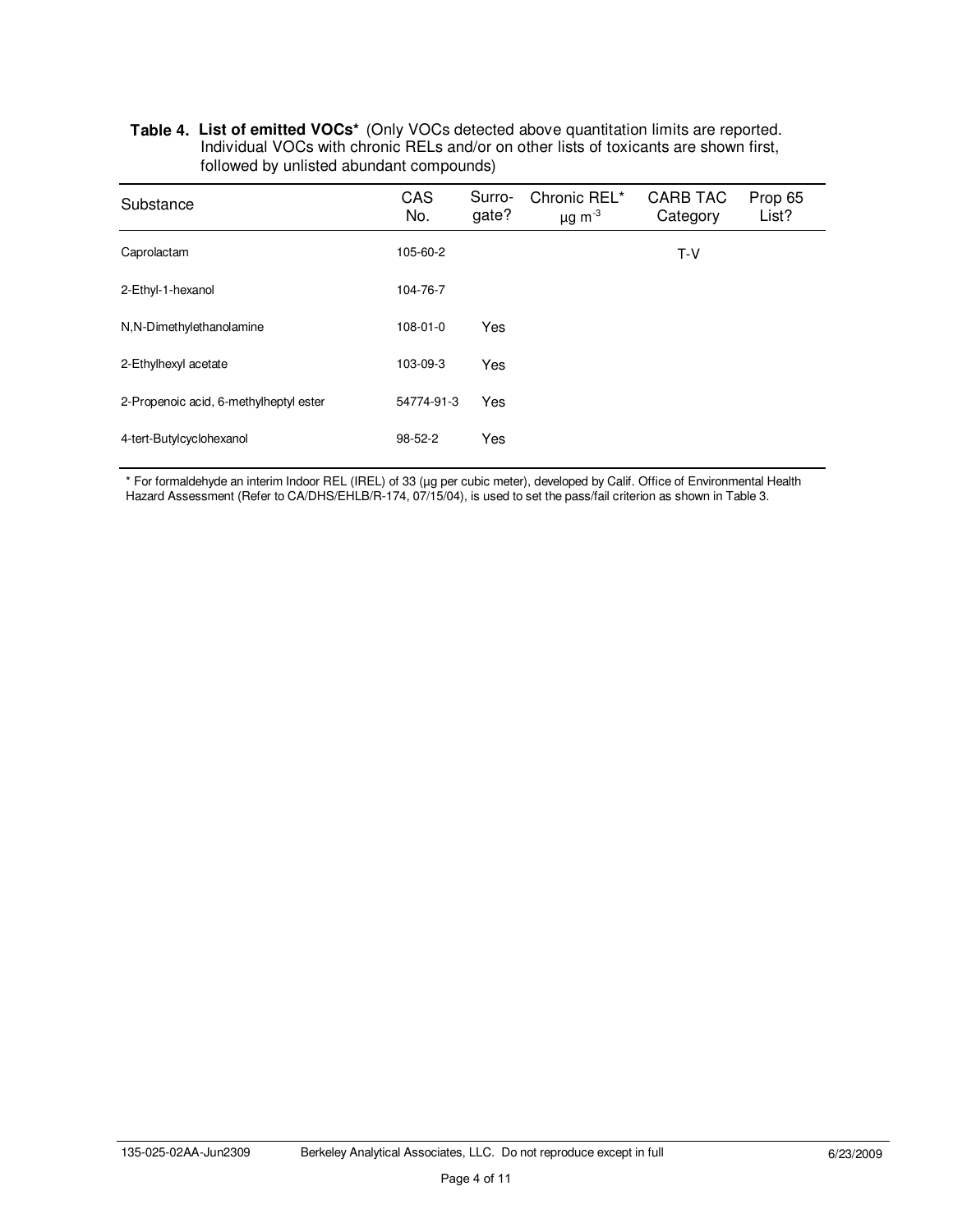| Substance                              | 96-h Chamber<br>Concentration<br>$\mu$ g m $^{-3}$ | Emission<br>Factor<br>$\mu$ g m <sup>-2</sup> h <sup>-1</sup> | <b>Building</b><br>Concentration<br>$\mu$ g m $^{-3}$       |
|----------------------------------------|----------------------------------------------------|---------------------------------------------------------------|-------------------------------------------------------------|
|                                        |                                                    |                                                               | <b>Standard Classroom</b>                                   |
| N,N-Dimethylethanolamine               | 45.7                                               | 97.2                                                          | 46.3                                                        |
| 2-Ethyl-1-hexanol                      | 385.8                                              | 820.2                                                         | 390.9                                                       |
| 2-Ethylhexyl acetate                   | 46.8                                               | 99.6                                                          | 47.4                                                        |
| 2-Propenoic acid, 6-methylheptyl ester | 6.7                                                | 14.3                                                          | 6.8                                                         |
| 4-tert-Butylcyclohexanol               | 5.0                                                | 10.6                                                          | 5.0                                                         |
| Caprolactam                            | 7.7                                                | 16.4                                                          | 7.8                                                         |
| Substance                              | 96-h Chamber<br>Concentration<br>$\mu$ g m $^{-3}$ | Emission<br>Factor<br>$\mu$ g m <sup>-2</sup> h <sup>-1</sup> | <b>Building</b><br>Concentration<br>$\mu$ g m <sup>-3</sup> |
|                                        |                                                    |                                                               | <b>Standard Office Space</b>                                |
| N,N-Dimethylethanolamine               | 45.7                                               | 97.2                                                          | 52.5                                                        |
| 2-Ethyl-1-hexanol                      | 385.8                                              | 820.2                                                         | 443.0                                                       |
| 2-Ethylhexyl acetate                   | 46.8                                               | 99.6                                                          | 53.8                                                        |
|                                        |                                                    |                                                               |                                                             |
| 2-Propenoic acid, 6-methylheptyl ester | 6.7                                                | 14.3                                                          | 7.7                                                         |
| 4-tert-Butylcyclohexanol               | 5.0                                                | 10.6                                                          | 5.7                                                         |

# **Table 5. Emission Test Results for Individual VOCs\***

\* Parameters and reported values are defined and explained in Table 9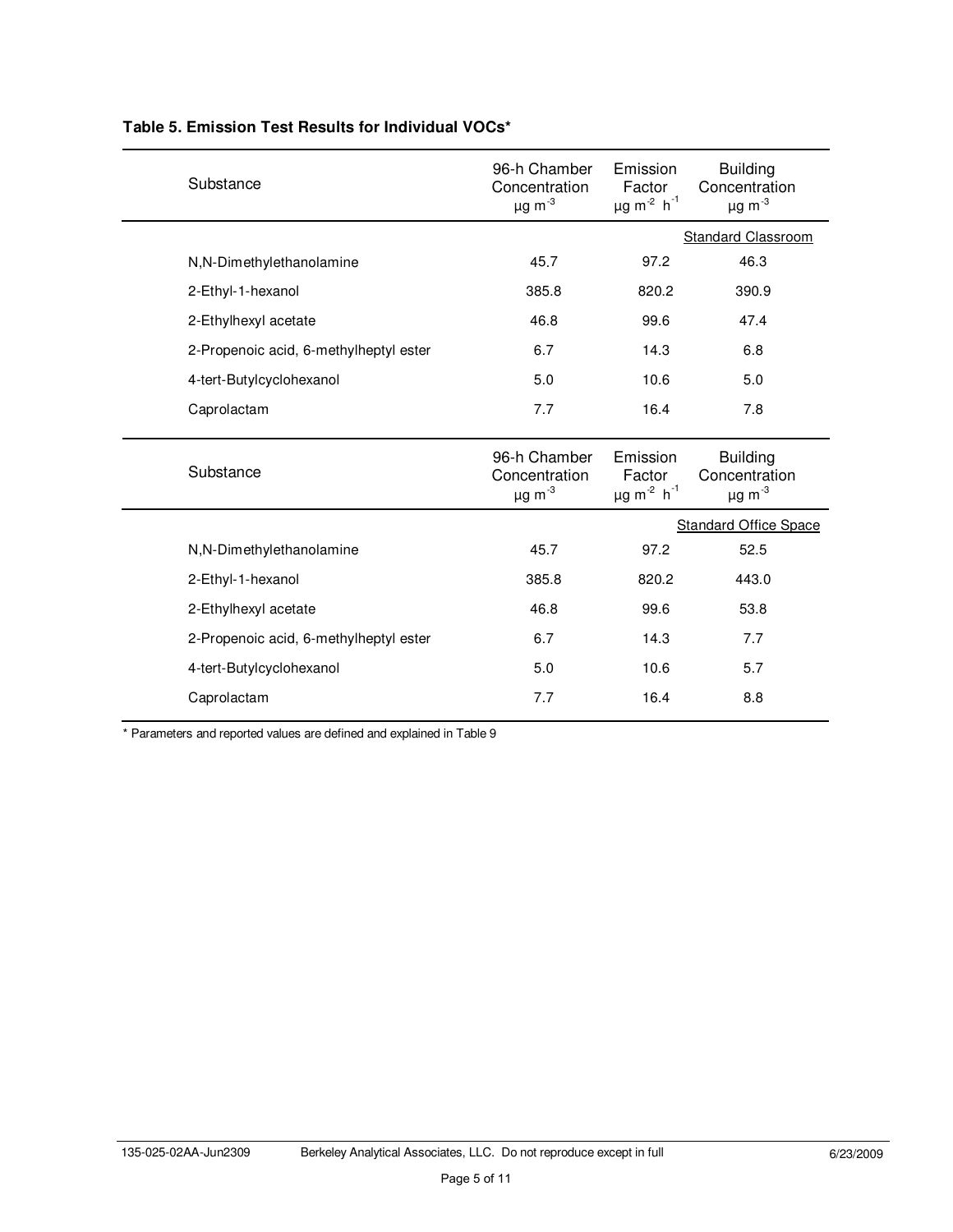| <b>Test Duration</b> | Chamber Conc.<br>$\mu$ g m <sup>-3</sup> | <b>Emission Factor</b><br>$\mu$ g m <sup>-2</sup> h <sup>-1</sup> | Building Conc.<br>$\mu$ g m $^{-3}$ |
|----------------------|------------------------------------------|-------------------------------------------------------------------|-------------------------------------|
|                      |                                          |                                                                   | <b>Standard Classroom</b>           |
| $24-h$               | 525                                      | 1115                                                              | 531                                 |
| 48-h                 | 591                                      | 1257                                                              | 599                                 |
| 96-h                 | 559                                      | 1188                                                              | 566                                 |
|                      |                                          |                                                                   | <b>Standard Office Space</b>        |
| $24-h$               | 525                                      | 1115                                                              | 602                                 |
| 48-h                 | 591                                      | 1257                                                              | 679                                 |
| 96-h                 | 559                                      | 1188                                                              | 642                                 |

**Table 6. TVOC Chamber & Building Concentrations for Different Test Periods**

# **Table 7. Formaldehyde Chamber & Building Concentrations for Different Test Periods**

| <b>Test Duration</b> | Chamber Conc.<br>$\mu$ g m $^{-3}$ | <b>Emission Factor</b><br>$\mu$ g m <sup>-2</sup> h <sup>-1</sup> | Building Conc.<br>$\mu$ g m <sup>-3</sup> |
|----------------------|------------------------------------|-------------------------------------------------------------------|-------------------------------------------|
|                      |                                    |                                                                   | <b>Standard Classroom</b>                 |
| $24-h$               | LQ                                 | LQ                                                                | LQ                                        |
| 48-h                 | LQ                                 | LQ                                                                | LQ                                        |
| 96-h                 | LQ                                 | LQ                                                                | LQ                                        |
|                      |                                    |                                                                   | <b>Standard Office Space</b>              |
| $24-h$               | LQ                                 | LQ                                                                | LQ                                        |
| 48-h                 | LQ                                 | LQ                                                                | LQ                                        |
| 96-h                 | LQ                                 | LQ                                                                | LQ                                        |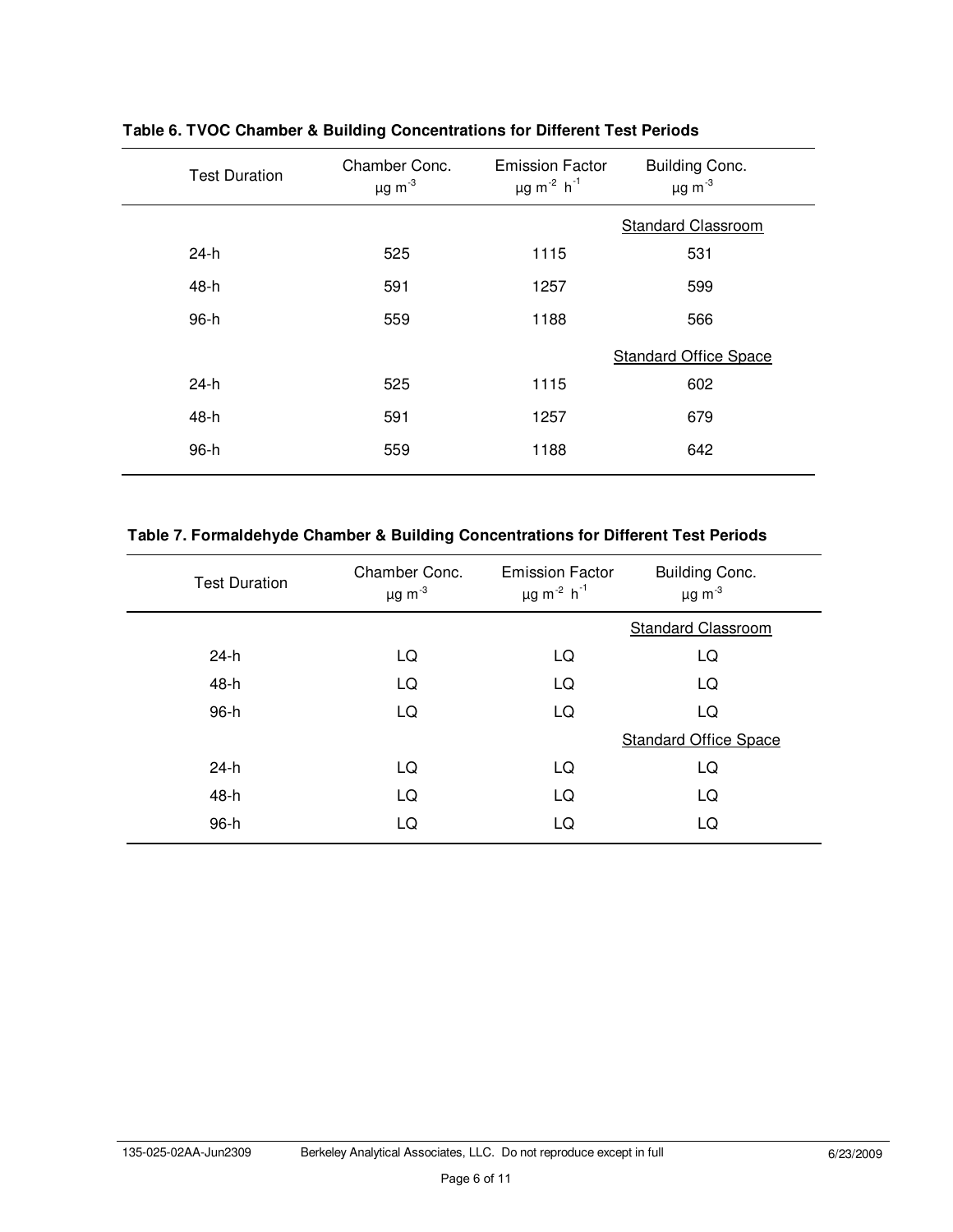

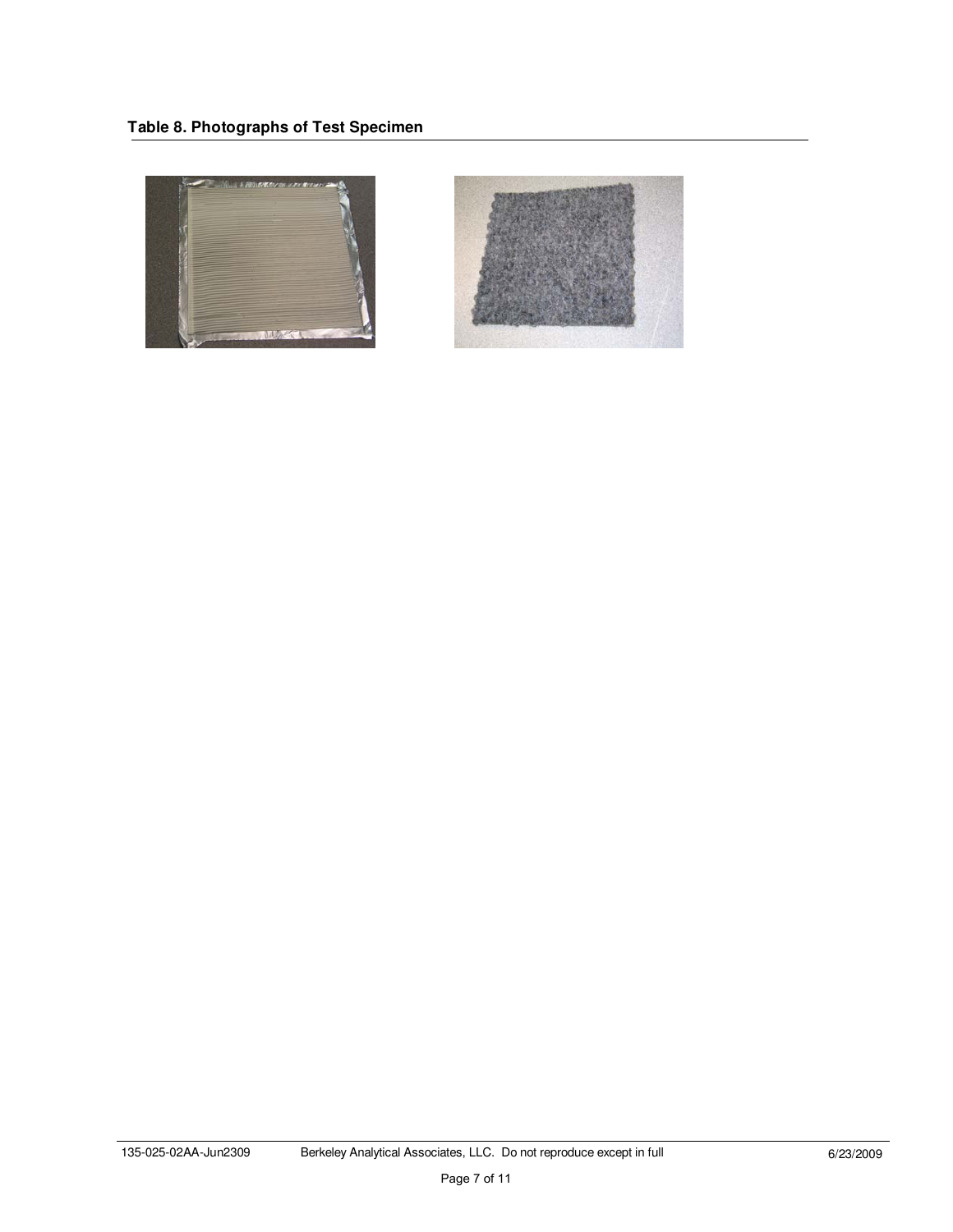| Parameter/Value                        | Definition                                                                                                                                                                                                                                                                                                                                                                                                                                                                                     |
|----------------------------------------|------------------------------------------------------------------------------------------------------------------------------------------------------------------------------------------------------------------------------------------------------------------------------------------------------------------------------------------------------------------------------------------------------------------------------------------------------------------------------------------------|
| CAS No.                                | Chemical Abstract Service identification number                                                                                                                                                                                                                                                                                                                                                                                                                                                |
| Surrogate?                             | "Yes" indicates compound was quantified by GC/MS total-ion-current<br>(TIC) method using toluene as calibration reference                                                                                                                                                                                                                                                                                                                                                                      |
| Chronic REL                            | Chronic Reference Exposure Level (REL) established by Calif. Office<br>of Environmental Health Hazard Assessment, Feb. 2005 and<br>adopted by Section 01350 as target IAQ limit for building; for<br>formaldehyde, IAQ limit is interim Indoor REL of 33 $\mu$ g m <sup>3</sup> . No<br>product may contribute more than 1/2 IAQ limit for an REL compound,<br>with the exception of acetaldehyde for which the full REL is allowed.                                                           |
| CARB TAC Cat.                          | Toxic Air Contaminant (TAC) on Calif. Air Resources Board list, Dec.<br>1999, with toxic category indicated                                                                                                                                                                                                                                                                                                                                                                                    |
| Prop 65 List?                          | "Yes" indicates compound is chemical known to cause cancer or<br>reproductive toxicity listed by Calif. Safe Drinking Water and Toxic<br>Enforcement Act of 1986 (Proposition 65), Mar. 2005                                                                                                                                                                                                                                                                                                   |
| 96-h Chamber Conc.                     | Measured chamber VOC concentration at 96-h time point minus any<br>analytical blank or blank concentration for empty chamber operated<br>following same procedure. Lower limit of quantitation (LOQ) for<br>individual VOCs on lists of toxicants is 2 $\mu$ g m <sup>3</sup> , based on a 2 ng<br>limit for a 1-liter sample. LOQ for TVOC is 20 µg m <sup>3</sup> . LOQ for<br>formaldehyde and acetaldehyde is given below                                                                  |
| <b>Emission Factor</b>                 | Mass of compound emitted per square meter of exposed surface per<br>hour (calculations shown below). Reporting limits for emission<br>factors are established by LOQ or reporting limit for chamber<br>concentration and specimen's exposed surface area                                                                                                                                                                                                                                       |
| Classroom/Office/Office Bldg.<br>Conc. | Concentrations for school classroom, small office (individual), large<br>office building, or specific project building calculated using<br>parameters given in Table 2 (calculations shown below)                                                                                                                                                                                                                                                                                              |
| <b>TVOC</b>                            | Total Volatile Organic Compounds quantified by GC/MS TIC method<br>using toluene as calibration reference                                                                                                                                                                                                                                                                                                                                                                                      |
| Formaldehyde &<br>acetaldehyde         | Volatile aldehydes quantified by HPLC following ASTM Method<br>D 5197-97. LOQ for formaldehyde and acetaldehyde are 1.2 $\mu$ g m <sup>-3</sup><br>and 1.3 $\mu$ g m <sup>-3</sup> , respectively                                                                                                                                                                                                                                                                                              |
| Individual VOCs                        | Quantified by thermal desorption GC/MS following EPA Methods TO-1<br>and TO-17. Compounds are quantified using multipoint calibrations<br>prepared with pure substances unless otherwise indicated (see<br>Surrogate?). VOCs with chronic RELs are listed first, followed by<br>other TAC and Prop. 65 compounds. Additional abundant VOCs at<br>or above reporting limit of 5 $\mu$ g m <sup>-3</sup> are listed last. VOCs are listed in<br>order of decreasing volatility within each group |
| "ح"                                    | "Less than" concentrations established by LOQ                                                                                                                                                                                                                                                                                                                                                                                                                                                  |
| "HC"                                   | Hydrocarbon compound                                                                                                                                                                                                                                                                                                                                                                                                                                                                           |
| "LQ"                                   | Indicates calculated value is below quantitation based on<br>concentration LOQ                                                                                                                                                                                                                                                                                                                                                                                                                 |
| "na"                                   | Not applicable                                                                                                                                                                                                                                                                                                                                                                                                                                                                                 |

# **Table 9. Definition of Parameters and Notes to Tables**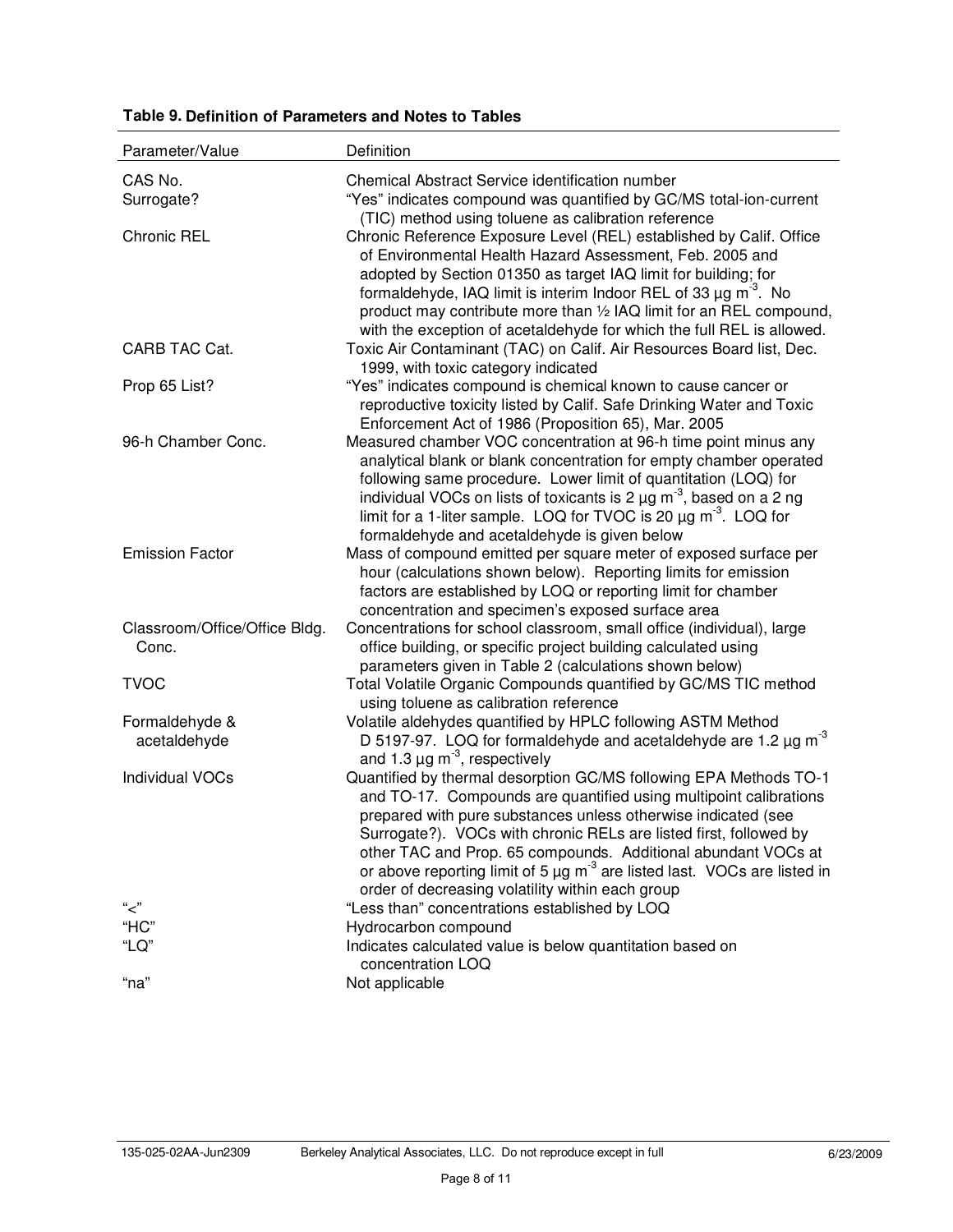# **Equations Used in Calculations**

An emission factor (EF) in  $\mu$ g m<sup>-2</sup> h<sup>-1</sup> for a chemical substance in a chamber test is calculated using Equation 1:

$$
EF = (Q (C - Co)) / AC
$$
 (1)

where C is the chamber concentration of the substance ( $\mu$ g m<sup>-3</sup>) and C<sub>o</sub> is the corresponding substrate or chamber blank concentration ( $\mu$ g m<sup>-3</sup>). The other parameters are defined in Table 1. For an emitting unit, such as a chair, the number of units, N, is substituted for surface area,  $A<sub>C</sub>$ , and EF is expressed as µg/unit-h.

A building concentration ( $C_B$ ) in µg m<sup>-3</sup> can be estimated from the EF using Equation 2:

$$
C_{\rm B} = (EF^* A_{\rm B}) / Q_{\rm B}
$$
 (2)

where  $A_B$  is the area of the product in the building space and  $Q_B$  is the outdoor air flow rate to the space.

An EF in umol  $m^2$  h<sup>-1</sup> for an individual VOC in a chamber test is calculated from the above EF using Equation 3:

$$
EF (µmol m-2 h-1) = EF (µg m-2 h-1) / MW
$$
 (3)

where MW is the molecular weight (molar mass) of the respective compound.

A chamber concentration in ppb (molar basis) for an individual VOC is calculated from the chamber concentration  $(C - C_0)$  in  $\mu$ g m<sup>-3</sup> using Equation 4:

$$
Chamber concentration (ppb) = (C - C0) \times 24.45 / MW
$$
 (4)

where 24.45, in L/mol, is the molar volume of air at standard conditions (1 atm pressure, 25 $^{\circ}$  C).

For a furniture component, the workstation concentration of formaldehyde and total aldehydes in ppb can be estimated from the corresponding aldehyde EF ( $\mu$ mol m<sup>-2</sup> h<sup>-1</sup>) using Equation 5:

WS Aldehyde concentration (ppb) = 
$$
(EF_{aldehyde})(A_{ws})(24.45) / Q_{ws}
$$
 (5)

where A<sub>ws</sub> is the surface area of the component in the workstation (m<sup>2</sup>) and Q<sub>ws</sub> is the outdoor air flow rate to the workstation  $(m^3/h)$ .

#### **Comments**

Prepared an assembly from the received adhesive and flooring material by applying 11.29 g of adhesive to a 17.78 cm by 17.78 cm stainless steel plate (using 1/32" by 1/32" trowel) and allowing to dry for 30 minutes; then placing a cut 17.78 cm by 17.78 cm flooring specimen on top of the adhesivecovered plate, leaving all edges and top surface exposed. The given emission factors are calculated based on the assembly exposed area (17.78 cm x 17.78 cm).

**Note:** The test results presented herein are specific to this item. All data, including but not limited to raw instrument files, calibration files, and quality control checks used to generate the test results will be made available to the customer upon request.

# END OF REPORT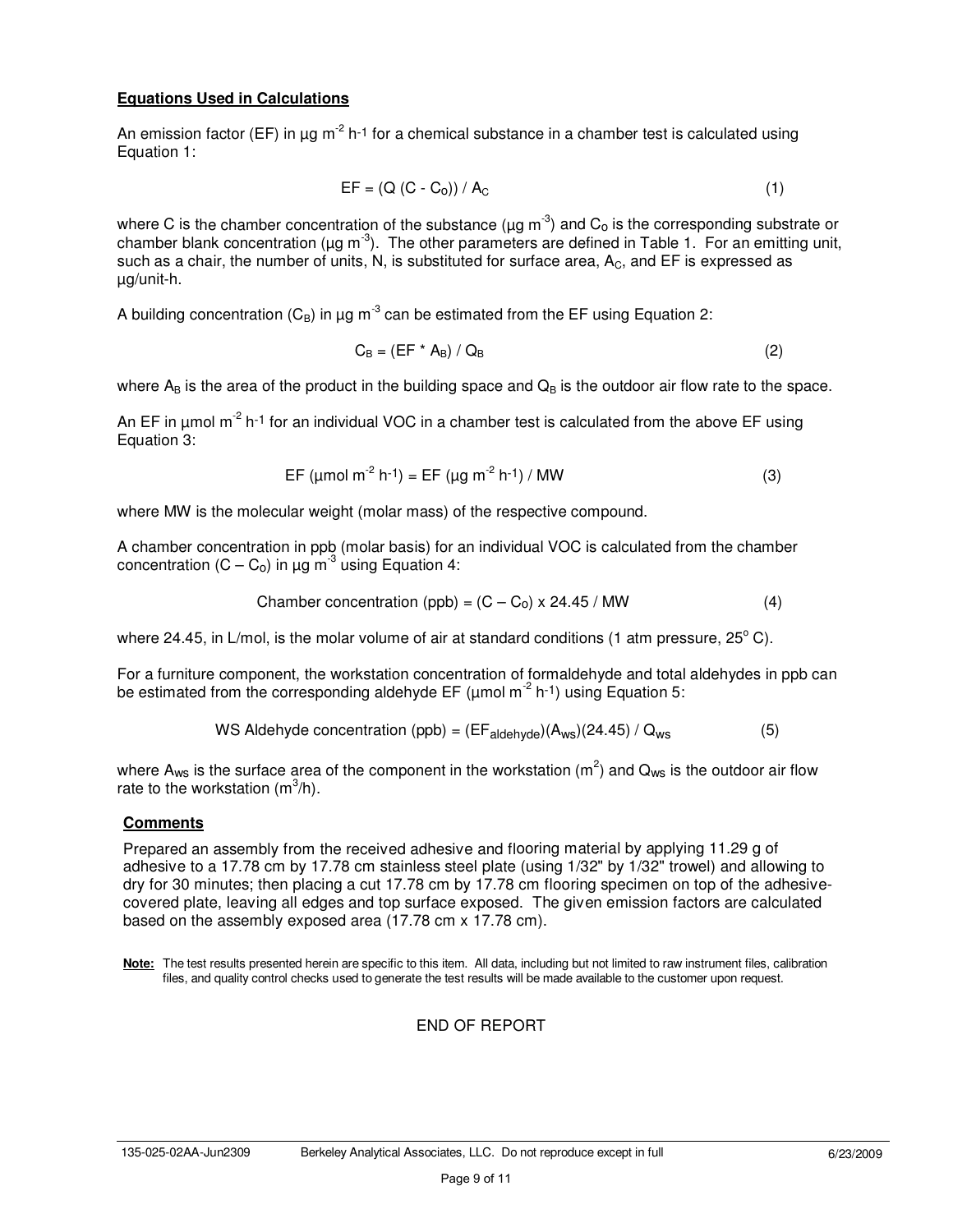

# Berkeley Analytical Associates, LLC

815 Harbour Way South, Suite 6 Richmond, CA 94804-3612 Phone: 510-236-2325 Fax: 510-236-2335 e-mail: baalab@berkeleyanalytical.net

#### **Client Information\***

Companv: FORBO FLOORING Street Address: 8 MAPLEWOOD DRIVE

City/State: HAZLETON / PA

Zip/Postal Code: 18202

Country: NORTH AMERICA

Contact (for reportinq): TIM COLE OR KEVIN MAKAREWICZ

Contact Title: TECHNICAL ANALYSIS

Phone/Fax Numbers: 800-342-0604 X 238 OR 255 | FAX: 570-45-0330

Email Address: tim.cole@forbo.com / kevin.makarewicz@forbo.com

| <b>Sample Details</b>                                                               |                                  |  |  |
|-------------------------------------------------------------------------------------|----------------------------------|--|--|
| Product Name*: Coral Brush Active                                                   |                                  |  |  |
| Manufacturer Product ID #*: Color - C59022                                          |                                  |  |  |
| Sample Internal ID #: Production 72014409                                           |                                  |  |  |
| Date Manufactured*: May 19, 2009                                                    |                                  |  |  |
| Product Category & Use*: Floor Covering - Entry System                              |                                  |  |  |
| Sample Construction Material*: Vinyl Backed Tufted Textile                          |                                  |  |  |
| Plant Name & Location*: Forbo - Krommenie (Bonar Location)                          |                                  |  |  |
| Collection Location within Plant: Netherlands warehouse in pilot manufacturing area |                                  |  |  |
| Date & Time Collected*: May 20, 2009 - a.m.                                         |                                  |  |  |
| Number of Sample Pieces*: (4)                                                       | Photo(s) of Collection Location: |  |  |
| Sample Collected by*: Dick van Bergen - shipped to Forbo Hazleton                   |                                  |  |  |
| Phone/Fax Numbers*: 800-342-0604 x 255 Fax:570-450-0330                             |                                  |  |  |
| Email Address*: tim.cole@forbo.com / kevin.makarewicz@forbo.com                     |                                  |  |  |

#### CHAIN OF CUSTODY PRODUCT / MATERIAL VOC EMISSION TEST 2007 Update (Note: a separate COC must be filled for each product sample)

| Test Protocol (Check One)*            |              |                                     |  |  |
|---------------------------------------|--------------|-------------------------------------|--|--|
| CA DHS Section 01350                  | $\pmb{\ast}$ | 10 d conditioning, 24 h, 48 h, 96 h |  |  |
| BIFMA - small chamber                 |              | 72 h. 168 h                         |  |  |
| BIFMA - mid-size chamber              |              | 72 h, 168 h                         |  |  |
| 01350 Screening (specify test points) |              |                                     |  |  |
| BIFMA Screening (specify test points) |              |                                     |  |  |
| Other, specify below:                 |              |                                     |  |  |
|                                       |              |                                     |  |  |
|                                       |              |                                     |  |  |

| Test Data Application Program (Check if Applicable) |         |  |  |
|-----------------------------------------------------|---------|--|--|
| <b>CHPS</b>                                         | $\star$ |  |  |
| FloorScore                                          |         |  |  |
| <b>CRI</b> Greenlabel                               |         |  |  |
| <b>CRI Greenlabel Plus</b>                          |         |  |  |
| SCS Indoor Advantage, furniture                     |         |  |  |
| SCS Indoor Advantage Gold, furniture                |         |  |  |
| SCS Indoor Advantage Gold, bldg product             |         |  |  |

# **Copy to Certifier (If Applicable)**

Organization: Contact:

#### Notes or Comments from Client / Manufacturer

PLEASE TEST FLOORING MATERIAL & ADHESIVE IN ASSEMBLY FOR CHPS 01350 FOR BOTH OFFICE AND CLASSROOM CLASSIFICATION.

#### For BAA Use Only

 $135 - 025 - 0244$ 

Condition of Shipping Package:

Condition of Sample:

Lab Tracking Number:

**Shipping Details\*** Packed & Shipped Bv: Kevin Makarewicz Shipping Date: May 27, 2009  $9043$ 

Carrier/Airbill Number: Fed Ex Priority Overnight

| <b>Sample Handling</b>     |                                              |            |             |         |  |
|----------------------------|----------------------------------------------|------------|-------------|---------|--|
| $\sim$<br>Relinguished By* | Received By*                                 | Signature* | Date'       | Company |  |
|                            |                                              |            |             |         |  |
|                            | $AD^{\circ}$<br>$-100$<br>ساديد<br>$(7 + 1)$ |            | $-$<br>1201 |         |  |

 $1749$ 

 $8874$ 

@ Copyright, Berkeley Analytical Associates, LLC,